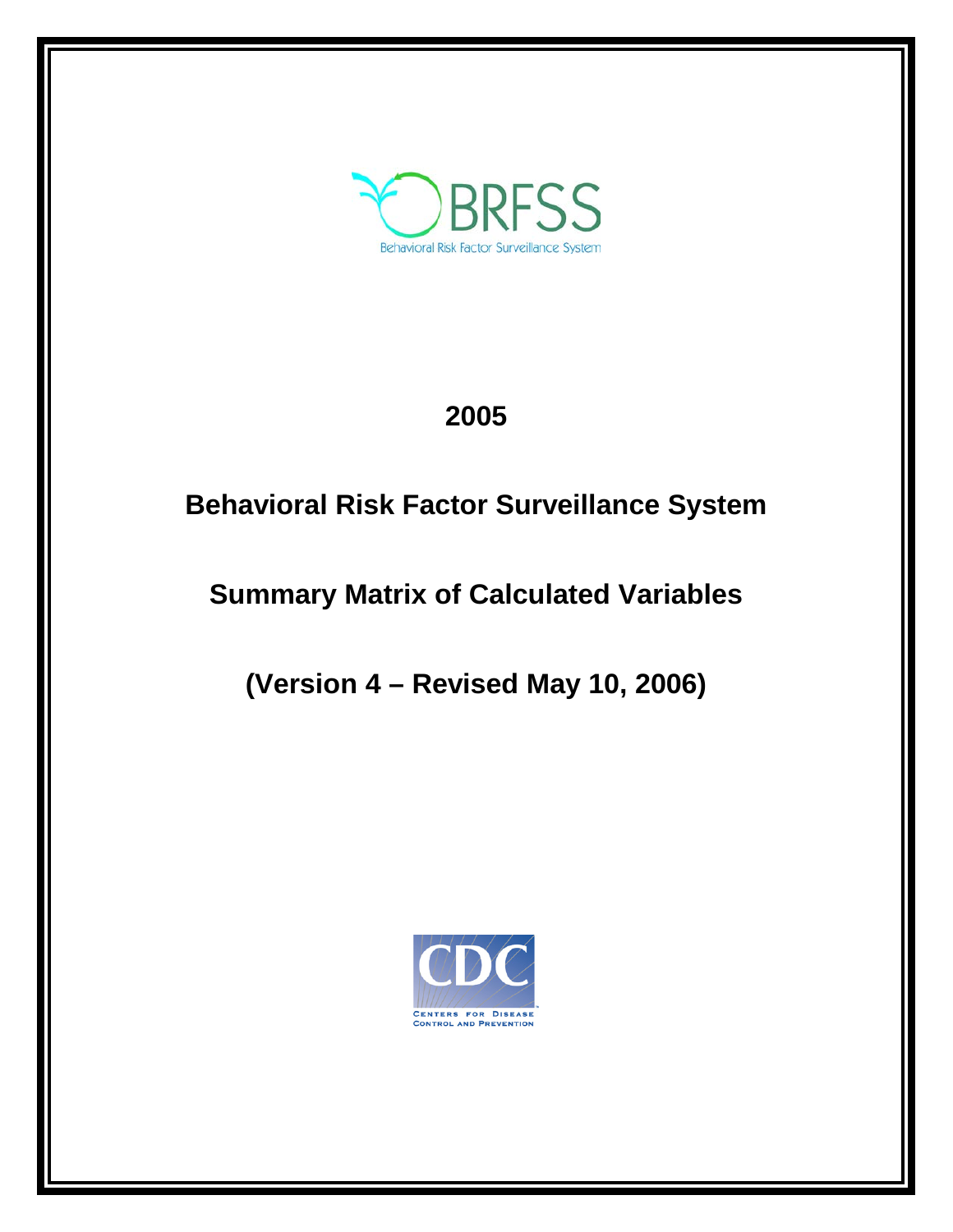| <b>Description or Result of</b><br><b>Calculation</b>                                         | <b>Input Variables</b><br>(From<br>Questionnaire) | <b>Intermediate Variables</b><br>(May not be in Final Data<br>Set) | <b>Output Variables (In Final</b><br>Data Set) |
|-----------------------------------------------------------------------------------------------|---------------------------------------------------|--------------------------------------------------------------------|------------------------------------------------|
| <b>Section 1: Health Status</b>                                                               |                                                   |                                                                    |                                                |
| RF for fair or poor general<br>health                                                         | <b>GENHLTH</b>                                    |                                                                    | <b>RFHLTH</b>                                  |
| <b>Section 4: Exercise</b>                                                                    |                                                   |                                                                    |                                                |
| RF for no leisure time physical<br>activity                                                   | <b>EXERANY2</b>                                   |                                                                    | <b>TOTINDA</b>                                 |
| <b>Section 6: Hypertension Awareness</b>                                                      |                                                   |                                                                    |                                                |
| <b>RF</b> for High Blood Pressure                                                             | <b>BPHIGH4</b>                                    |                                                                    | <b>RFHYPE5</b>                                 |
| <b>Section 7: Cholesterol Awareness</b>                                                       |                                                   |                                                                    |                                                |
| Three-level categorization for<br>cholesterol checked within past<br>five years               | <b>BLOODCHO,</b><br><b>CHOLCHK</b>                |                                                                    | <b>CHOLCHK</b>                                 |
| RF for ever having had<br>cholesterol checked and told it<br>was high                         | <b>BLOODCHO,</b><br><b>TOLDHI2</b>                |                                                                    | _RFCHOL                                        |
| <b>Section 9: Asthma</b>                                                                      |                                                   |                                                                    |                                                |
| <b>RF</b> for lifetime asthma<br>prevalence                                                   | <b>ASTHMA2</b>                                    |                                                                    | <b>LTASTHM</b>                                 |
| <b>RF</b> for current asthma<br>prevalence                                                    | ASTHMA2,<br><b>ASTHNOW</b>                        |                                                                    | _CASTHMA                                       |
| <b>Computed asthma status</b>                                                                 | ASTHMA2,<br><b>ASTHNOW</b>                        |                                                                    | <b>_ASTHMST</b>                                |
| <b>Section 10: Immunization</b>                                                               |                                                   |                                                                    |                                                |
| RF for respondents aged 65<br>and older that have had a flu<br>shot within the past year      | <b>FLUSHOT3</b>                                   |                                                                    | FLSHOT3                                        |
| RF for respondent aged 65 and<br>older that have ever had a<br>pneumonia vaccine              | PNEUVAC3                                          |                                                                    | _PNEUMO2                                       |
| <b>Section 11: Tobacco Use</b>                                                                |                                                   |                                                                    |                                                |
| <b>Smoking Status: Everyday</b><br>smoker, someday smoker,<br>former smoker and non<br>smoker | SMOKE100,<br>SMOKDAY2                             |                                                                    | _SMOKER3                                       |
| RF for current smoking status                                                                 | SMOKE100,<br>SMOKDAY2                             | _SMOKER3                                                           | _RFSMOK3                                       |
| <b>Section 12: Alcohol Consumption</b>                                                        |                                                   |                                                                    |                                                |
| Drink occasions per day                                                                       | <b>ALCDAY4</b>                                    |                                                                    | DROCDY2                                        |
| RF for BINGE drinking (GE 5<br>drinks on an occasion)                                         | ALCDAY4,<br>DRNK2GE5                              |                                                                    | _RFBING3                                       |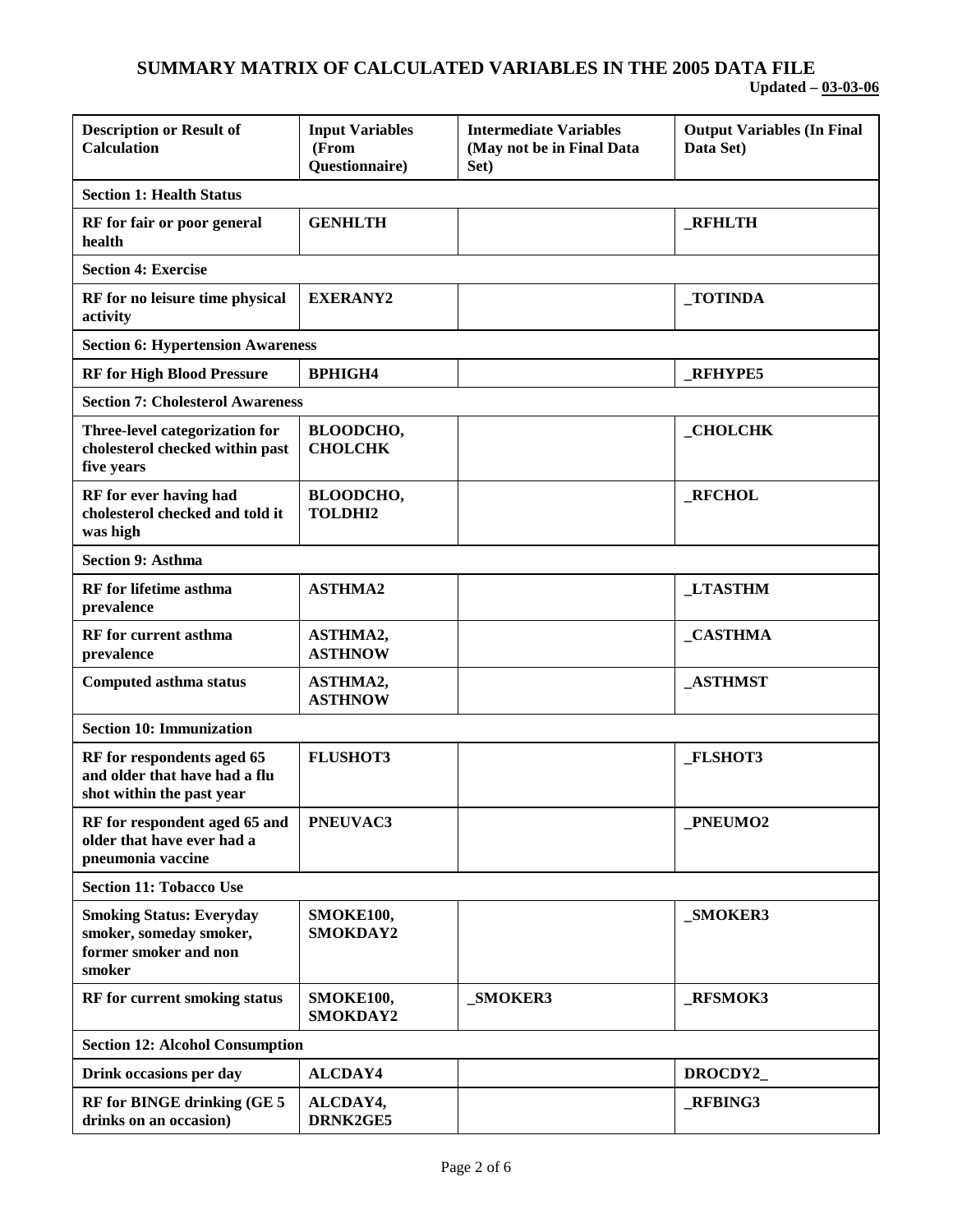## **SUMMARY MATRIX OF CALCULATED VARIABLES IN THE 2005 DATA FILE**

|                                                                                                |                                                   |                                                                    | Updated $-03-03-06$                            |
|------------------------------------------------------------------------------------------------|---------------------------------------------------|--------------------------------------------------------------------|------------------------------------------------|
| <b>Description or Result of</b><br><b>Calculation</b>                                          | <b>Input Variables</b><br>(From<br>Questionnaire) | <b>Intermediate Variables</b><br>(May not be in Final Data<br>Set) | <b>Output Variables (In Final</b><br>Data Set) |
| <b>Number of Drinks of Alcohol</b><br>per day                                                  | ALCDAY4,<br><b>AVEDRNK</b>                        | DROCDY2_                                                           | <b>DRNKDY3</b>                                 |
| <b>Number of Drinks of Alcohol</b><br>per month                                                | ALCDAY4,<br><b>AVEDRNK</b>                        | DROCDY2_, _DRNKDY3                                                 | <b>DRNKMO3</b>                                 |
| <b>RF for HEAVY drinking (GT</b><br>2 drinks per day for men, GT 1<br>drink per day for women) | SEX, ALCDAY4,<br><b>AVEDRNK</b>                   | <b>DRNKDY3</b>                                                     | <b>RFDRHV3</b>                                 |
| RF for HEAVY drinking in<br>men (GT 2 drinks per day)                                          | SEX, ALCDAY4,<br><b>AVEDRNK</b>                   | <b>DRNKDY3</b>                                                     | <b>RFDRMN3</b>                                 |
| <b>RF</b> for <b>HEAVY</b> drinking in<br>women (GT 1 drink per day)                           | SEX, ALCDAY4,<br><b>AVEDRNK</b>                   | <b>DRNKDY3</b>                                                     | <b>RFDRWM3</b>                                 |
| <b>Section 13: Demographics - Race variables</b>                                               |                                                   |                                                                    |                                                |
| <b>Reported MRACE with</b><br>trailing 7,8,9's removed                                         | <b>MRACE</b>                                      |                                                                    | <b>MRACEORG</b>                                |
| <b>Reported MRACE with</b><br>trailing 7,8,9's removed in<br>ascending order                   | <b>MRACE</b>                                      | <b>MRACEORG</b>                                                    | <b>MRACEASC</b>                                |
| <b>Preferred Race</b>                                                                          | <b>MRACE, ORACE2</b>                              | <b>MRACEORG, MRACEASC</b>                                          | <b>PRACE</b>                                   |
| <b>Multiracial Race</b><br>categorization                                                      | <b>MRACE</b>                                      | <b>MRACEORG, MRACEASC</b>                                          | <b>MRACE</b>                                   |
| <b>Race/Hispanic ethnicity</b><br>combination code                                             | MRACE,<br><b>HISPANC2</b>                         | MRACEORG, MRACEASC,<br><b>MRACE</b>                                | RACE2                                          |
| White, non-Hispanic and non-<br><b>White or Hispanic</b><br>race/ethnicity groupings.          | MRACE,<br><b>HISPANC2</b>                         | MRACEORG, MRACEASC,<br><b>MRACE, RACE2</b>                         | <b>RACEG2</b>                                  |
| <b>Hispanic and non-Hispanic</b><br>White, Black, and Other<br>race/ethnicity groupings.       | MRACE,<br><b>HISPANC2</b>                         | MRACEORG, MRACEASC,<br><b>MRACE, RACE2</b>                         | <b>RACEGR2</b>                                 |
| Hispanic and non-Hispanic<br>White, Black, and Other<br>race/ethnicity groupings.              | MRACE,<br><b>HISPANC2</b>                         | MRACEORG, MRACEASC,<br><b>MRACE, RACE2,</b><br><b>RACEGR2</b>      | RACE G                                         |
| <b>Number of Census Race</b><br><b>Categories Chosen</b>                                       | <b>MRACE</b>                                      | <b>MRACEORG, MRACEASC</b>                                          | _CNRACE                                        |
| <b>Number of Census Race</b><br><b>Categories Chosen, Collapsed</b>                            | <b>MRACE</b>                                      | MRACEORG, MRACEASC,<br><b>CNRACE</b>                               | _CNRACEC                                       |
| Section 13: Demographics - Age variables                                                       |                                                   |                                                                    |                                                |
| 18-24 and then 5-year age<br>groupings to 80+.                                                 | AGE                                               |                                                                    | $\overline{\text{AGEGSYR}}$                    |
| 18-64 and $65+$ age groupings.                                                                 | <b>AGE</b>                                        |                                                                    | $\overline{\rm AGE65YR}$                       |
| 18-64 and $65+10$ year age<br>groupings.                                                       | AGE                                               | <b>IMPAGE</b>                                                      | $\_\text{AGEG_G}$                              |
| <b>Section 13: Demographics - BMI Variables</b>                                                |                                                   |                                                                    |                                                |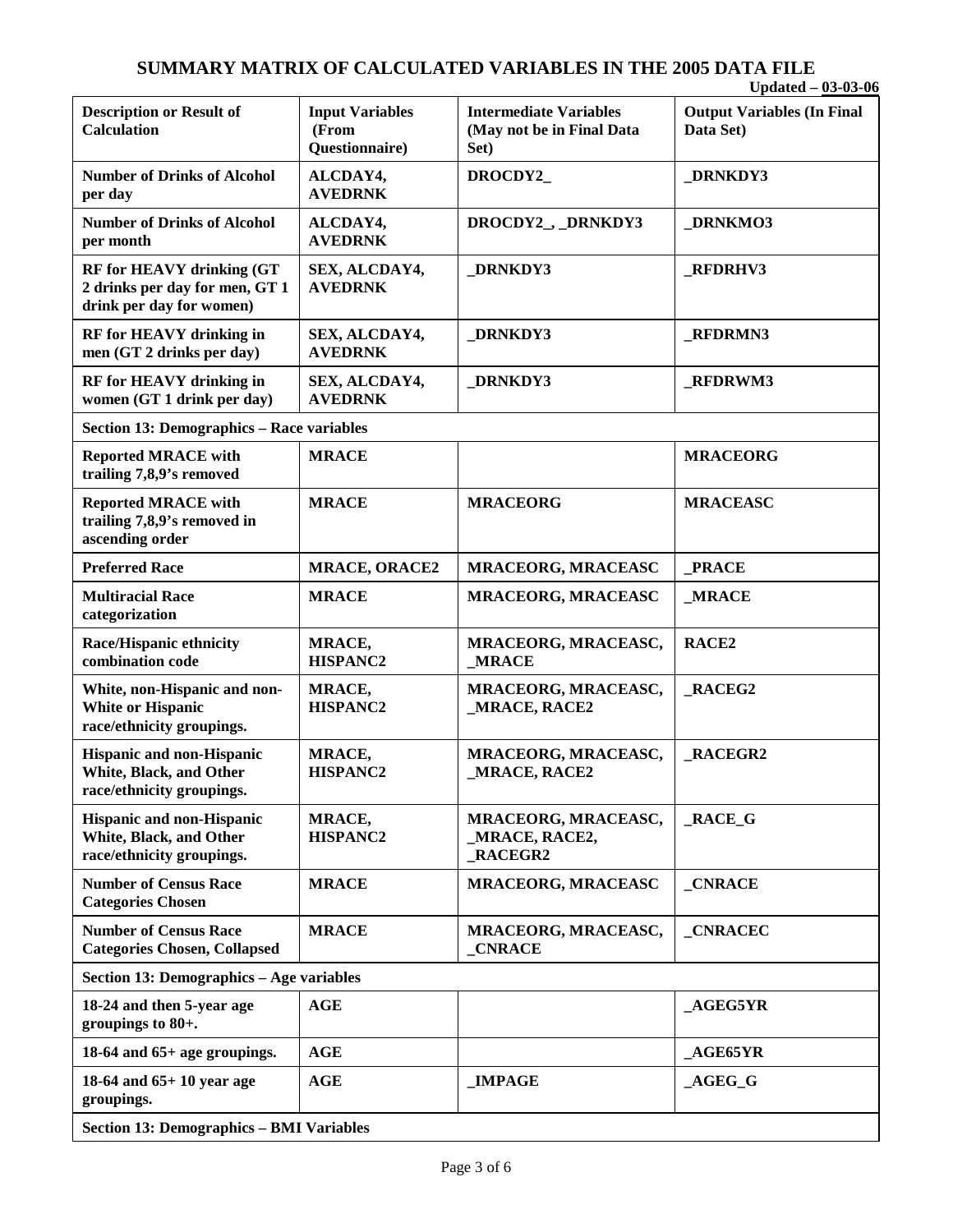#### **SUMMARY MATRIX OF CALCULATED VARIABLES IN THE 2005 DATA FILE Updated – 03-03-06**

|                                                                                      |                                                                                         |                                                                    | $U$ puateu – $U$ 3- $U$ 3- $U$ 0               |
|--------------------------------------------------------------------------------------|-----------------------------------------------------------------------------------------|--------------------------------------------------------------------|------------------------------------------------|
| <b>Description or Result of</b><br><b>Calculation</b>                                | <b>Input Variables</b><br>(From<br>Questionnaire)                                       | <b>Intermediate Variables</b><br>(May not be in Final Data<br>Set) | <b>Output Variables (In Final</b><br>Data Set) |
| <b>HEIGHT3</b> in inches                                                             | HEIGHT3                                                                                 |                                                                    | HTIN3                                          |
| <b>HEIGHT3</b> in meters                                                             | HEIGHT3                                                                                 | HTIN3                                                              | HTM3                                           |
| <b>Weight in Kilograms</b>                                                           | WEIGHT2                                                                                 |                                                                    | WTKG2                                          |
| <b>Calculated Body Mass Index</b>                                                    | SEX, WEIGHT2,<br><b>HEIGHT3</b>                                                         | HTIN3, HTM3, WTKG2                                                 | BMI4                                           |
| Tri-level weight variable<br>(normal, overweight, obese)<br>based on Body Mass Index | SEX, WEIGHT2,<br>HEIGHT3                                                                | HTIN3, HTM3, WTKG2,<br>BMI4                                        | BMI4CAT                                        |
| <b>RF</b> for Overweight or Obese<br><b>Body Mass Index level</b>                    | SEX, WEIGHT2,<br><b>HEIGHT3</b>                                                         | HTIN3, HTM3, WTKG2,<br><b>BMI4</b>                                 | <b>RFBMI4</b>                                  |
| <b>Section 13: Demographics - Other Variables</b>                                    |                                                                                         |                                                                    |                                                |
| <b>Calculated number of children</b><br>in household                                 | <b>CHILDREN</b>                                                                         |                                                                    | <b>CHLDCNT</b>                                 |
| <b>Calculated education level</b><br>completed                                       | <b>EDUCA</b>                                                                            |                                                                    | <b>EDUCAG</b>                                  |
| <b>Calculate income categories</b>                                                   | <b>INCOME2</b>                                                                          |                                                                    | <b>INCOMG</b>                                  |
| <b>Section 16: Arthritis Burden</b>                                                  |                                                                                         |                                                                    |                                                |
| Told by a doctor you had<br>arthritis                                                | <b>HAVARTH2</b>                                                                         |                                                                    | <b>DRDXART</b>                                 |
| <b>Section 17: Fruits and Vegetables</b>                                             |                                                                                         |                                                                    |                                                |
| Fruit juice servings per day                                                         | <b>FRUITJUI</b>                                                                         |                                                                    | FTJUDAY_                                       |
| Fruit servings per day                                                               | <b>FRUIT</b>                                                                            |                                                                    | FRUTDAY_                                       |
| Green salad servings per day                                                         | <b>GREENSAL</b>                                                                         |                                                                    | <b>GNSLDAY</b>                                 |
| Potato servings per day                                                              | <b>POTATOES</b>                                                                         |                                                                    | POTADAY                                        |
| Carrot servings per day                                                              | <b>CARROTS</b>                                                                          |                                                                    | CRTSDAY_                                       |
| Vegetable servings per day                                                           | <b>VEGETABL</b>                                                                         |                                                                    | VEGEDAY_                                       |
| Calculated servings of fruits &<br>vegetables                                        | FRUITJUI, FRUIT,<br><b>GREENSAL,</b><br>POTATOES,<br><b>CARROTS,</b><br><b>VEGETBLE</b> | FTJUDAY_, FRUTDAY_,<br>GNSLDAY_, POTADAY_,<br>CRTSDAY_, VEGEDAY_   | <b>FRTSERV</b>                                 |
| <b>Summary index of daily</b><br>servings fruits and vegetables                      | FRUITJUI, FRUIT,<br><b>GREENSAL,</b><br>POTATOES,<br><b>CARROTS,</b><br><b>VEGETABL</b> | <b>FRTSERV</b>                                                     | <b>FRTINDX</b>                                 |
| <b>Consume five or more servings</b><br>or fruits or vegetables per day              | FRUITJUI, FRUIT,<br><b>GREENSAL,</b><br>POTATOES,<br>CARROTS,<br><b>VEGETABL</b>        | <b>FRTSERV</b>                                                     | $_FV5SRV$                                      |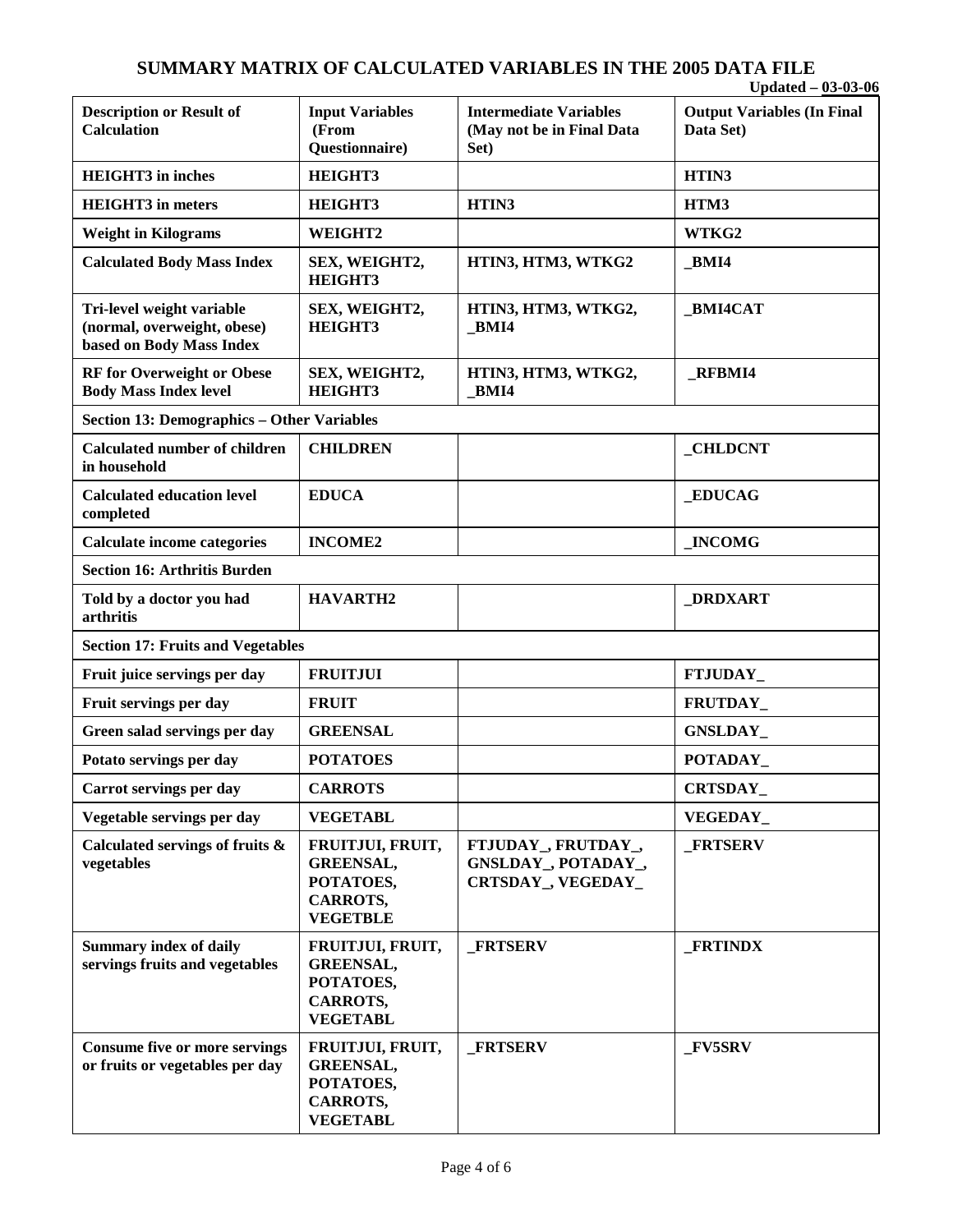#### **SUMMARY MATRIX OF CALCULATED VARIABLES IN THE 2005 DATA FILE Updated – 03-03-06**

|                                                         |                                                                                             |                                                                    | $U$ paated – 03-03-00                          |
|---------------------------------------------------------|---------------------------------------------------------------------------------------------|--------------------------------------------------------------------|------------------------------------------------|
| <b>Description or Result of</b><br><b>Calculation</b>   | <b>Input Variables</b><br>(From<br>Questionnaire)                                           | <b>Intermediate Variables</b><br>(May not be in Final Data<br>Set) | <b>Output Variables (In Final</b><br>Data Set) |
| <b>Section 18: Physical Activity</b>                    |                                                                                             |                                                                    |                                                |
| Minutes of moderate physical<br><b>Activity</b>         | <b>MODPATIM</b>                                                                             |                                                                    | _MODPAMN                                       |
| Minutes of vigorous physical<br><b>Activity</b>         | <b>VIGPATIM</b>                                                                             |                                                                    | _VIGPAMN                                       |
| <b>Meet moderate</b><br>recommendations                 | MODPACT,<br>MODPATIM,<br><b>MODPADAY</b>                                                    | _MODPAMN                                                           | MODCAT_                                        |
| Meet vigorous<br>recommendations                        | VIGPACT,<br>VIGPATIM,<br><b>VIGPADAY</b>                                                    | _VIGPAMN                                                           | VIGCAT                                         |
| Meet moderate and vigorous<br>recommendations           | MODPACT,<br>MODPATIM,<br>MODPADAY,<br>VIGPACT,<br>VIGPATIM,<br><b>VIGPADAY</b>              | MODCAT_, VIGCAT_                                                   | PACAT                                          |
| RF for moderate physical<br>activity                    | MODPACT,<br>MODPATIM,<br>MODPADAY,<br>VIGPACT,<br>VIGPATIM,<br><b>VIGPADAY</b>              | PACAT                                                              | <b>_RFPAMOD</b>                                |
| RF for vigorous physical<br>activity                    | VIGPACT,<br>VIGPATIM,<br><b>VIGPADAY</b>                                                    | VIGCAT                                                             | _RFPAVIG                                       |
| RF for recommended physical<br>activity                 | MODPACT,<br>MODPATIM,<br>MODPADAY,<br>VIGPACT,<br>VIGPATIM,<br><b>VIGPADAY</b>              | PACAT                                                              | <b>RFPAREC</b>                                 |
| RF for no leisure time physical<br>activity             | <b>EXERANY2</b>                                                                             |                                                                    | _TOTINDA                                       |
| RF for no leisure time exercise<br>or physical activity | EXERANY2,<br>MODPACT,<br>MODPATIM,<br>MODPADAY,<br>VIGPACT,<br>VIGPATIM,<br><b>VIGPADAY</b> | <b>RFPAREC</b>                                                     | <b>_RFNOPA</b>                                 |
| <b>Section 20: HIV/AIDS</b>                             |                                                                                             |                                                                    |                                                |
| RF for age 18-64 that have<br>ever been tested for HIV  | HIVTST4, AGE                                                                                |                                                                    | _AIDTST2                                       |